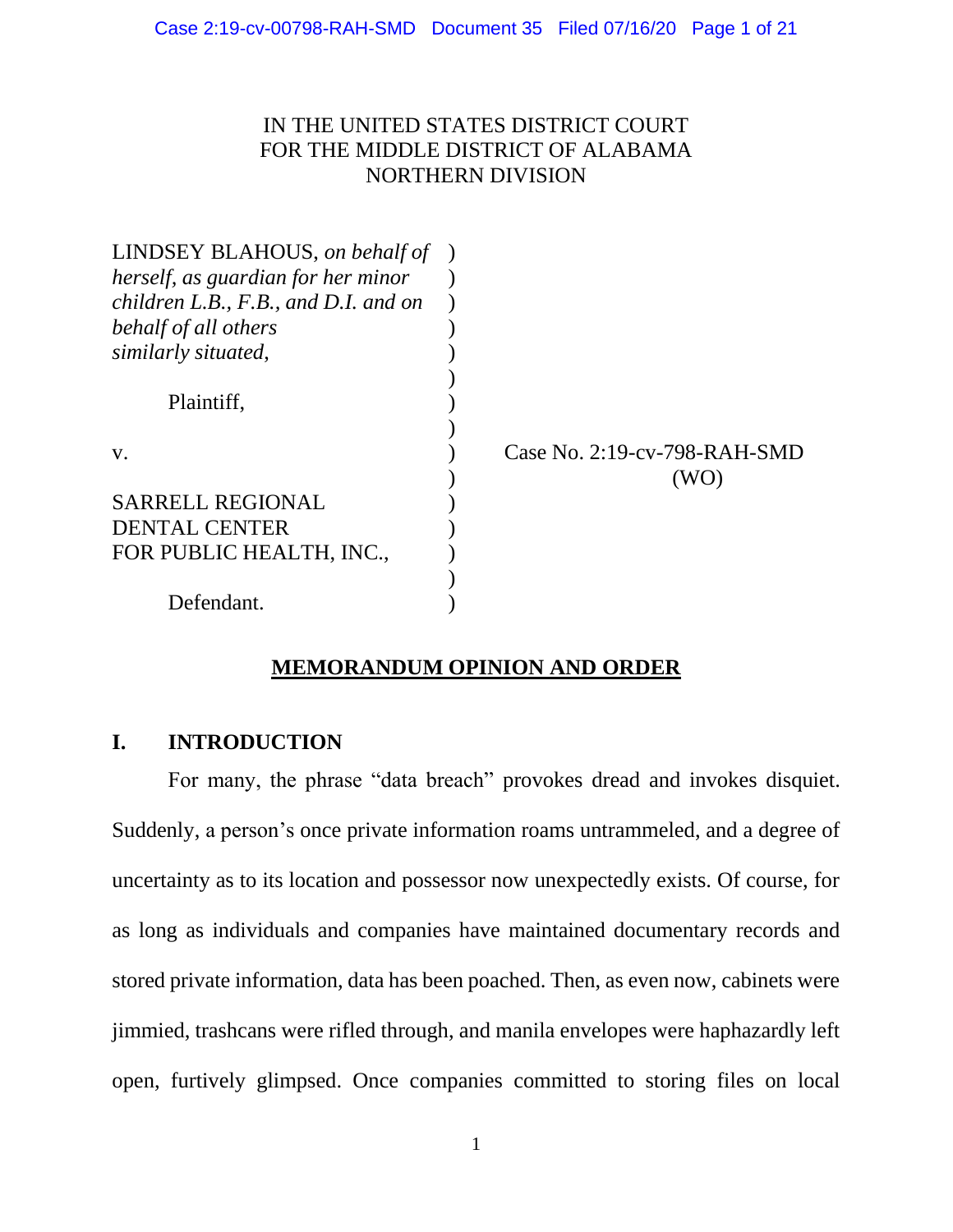#### Case 2:19-cv-00798-RAH-SMD Document 35 Filed 07/16/20 Page 2 of 21

machines, enterprise databases, and cloud servers, however, breaching a company's every bit of data required no more than gaining access to restricted networks. Soon enough, data breaches became inescapable features of a digitized world.

This case grew from one such breach, its extent and depth still murky. Sometime in January 2019, hackers successfully infiltrated the computer network of Sarrell Regional Dental Center for Public Health, Inc. ("Sarrell" or "Defendant"), installing ransomware that could allow the hackers to demand payment for its deactivation (the "Breach"). Among Sarrell's thousands of unsuspecting patients were Lindsey Blahous ("Blahous") and her three minor children, L.B., F.B., and D.I. ("Minor Plaintiffs") (collectively, "Plaintiffs"). Months later, after its investigation had purportedly yielded no evidence of copied, downloaded, or removed files, Sarrell notified each of the four Plaintiffs of the Breach in four substantively identical missives ("Notice" individually, and collectively, "Notices").

Faulting Sarrell for the personal data that the Breach may have exposed, Blahous sued on behalf of herself, her children, and others similarly situated in both tort and contract. Sarrell responded to Plaintiffs' Complaint, (Doc. 1), with the Defendant's Motion to Dismiss for Lack of Standing and Failure to State a Claim (the "Motion"), (Doc. 21), which sought dismissal pursuant to Rule 12 of the Federal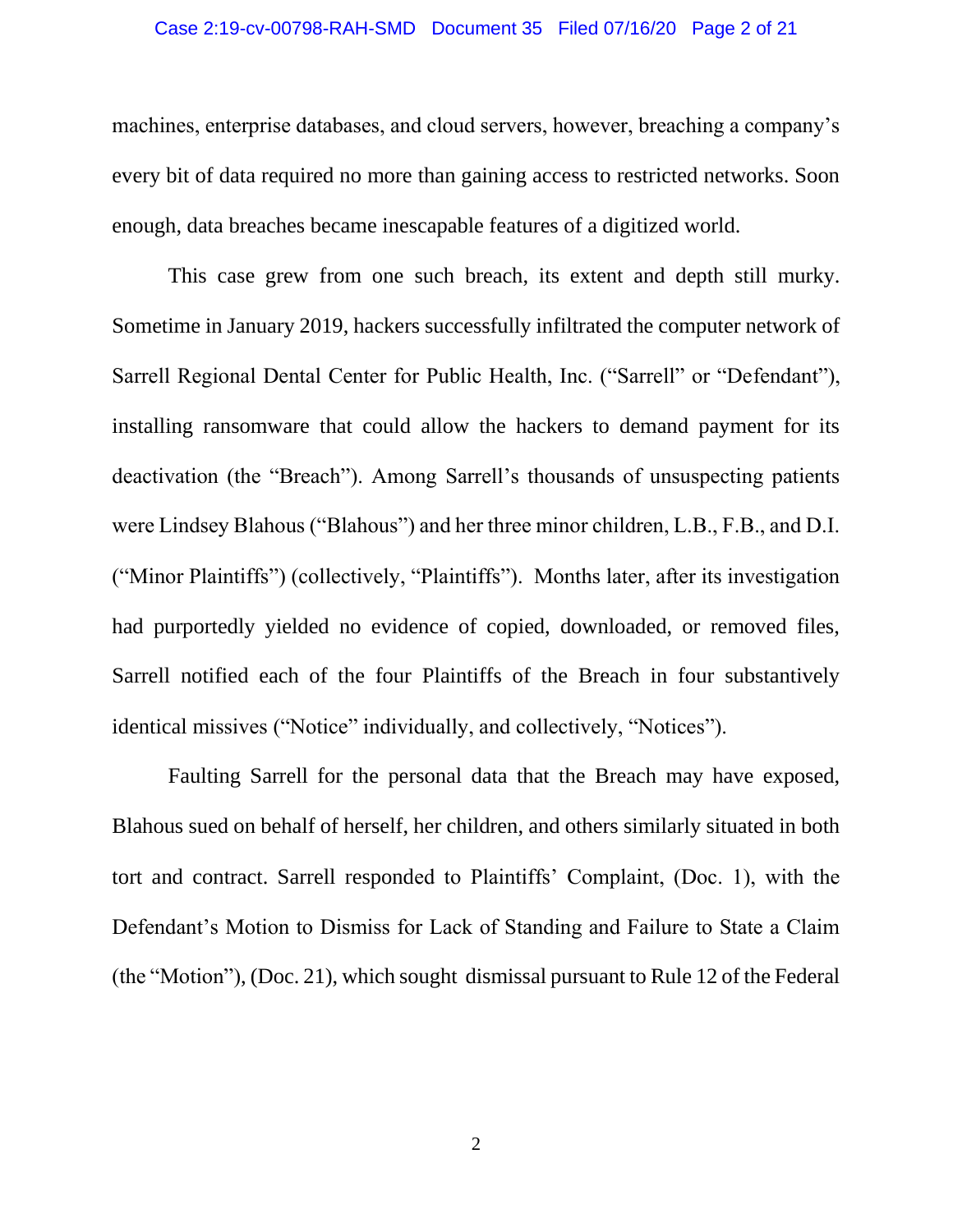Rules of Civil Procedure.<sup>1</sup> As explained more fully below, this Court will grant the Motion pursuant to Rule 12(b)(1).

## **II. FACTUAL AND PROCEDURAL BACKGROUND**

## **A. Data Breaches**

Though variously defined by governments and private organizations, the term "data breach" generally encompasses any security incident in which sensitive, protected or confidential data is copied, transmitted, accessed, viewed, stolen, or used by an individual unauthorized to do so. *See, e.g.*, Ala. Code § 8-38-2(1). In the usual case, these attacks target data like financial information, personal health information, personally identifiable information ("PII"), trade secrets, and intellectual property.

States like Alabama have enacted statutes that place obligations on businesses and government agencies regarding the protection of sensitive data they acquire or use such as social security numbers, driver's license numbers, and financial account numbers; defining what constitutes a data breach; providing for what types of notice of a breach and the timing of the notice that must be provided to the parties whose data has been compromised; and creating certain exemptions. *See, e.g.,* Ala. Code §

<sup>&</sup>lt;sup>1</sup> Any reference in this opinion to "Rule  $[]$ " or "Rules" is to one or more provisions of the Federal Rules of Civil Procedure.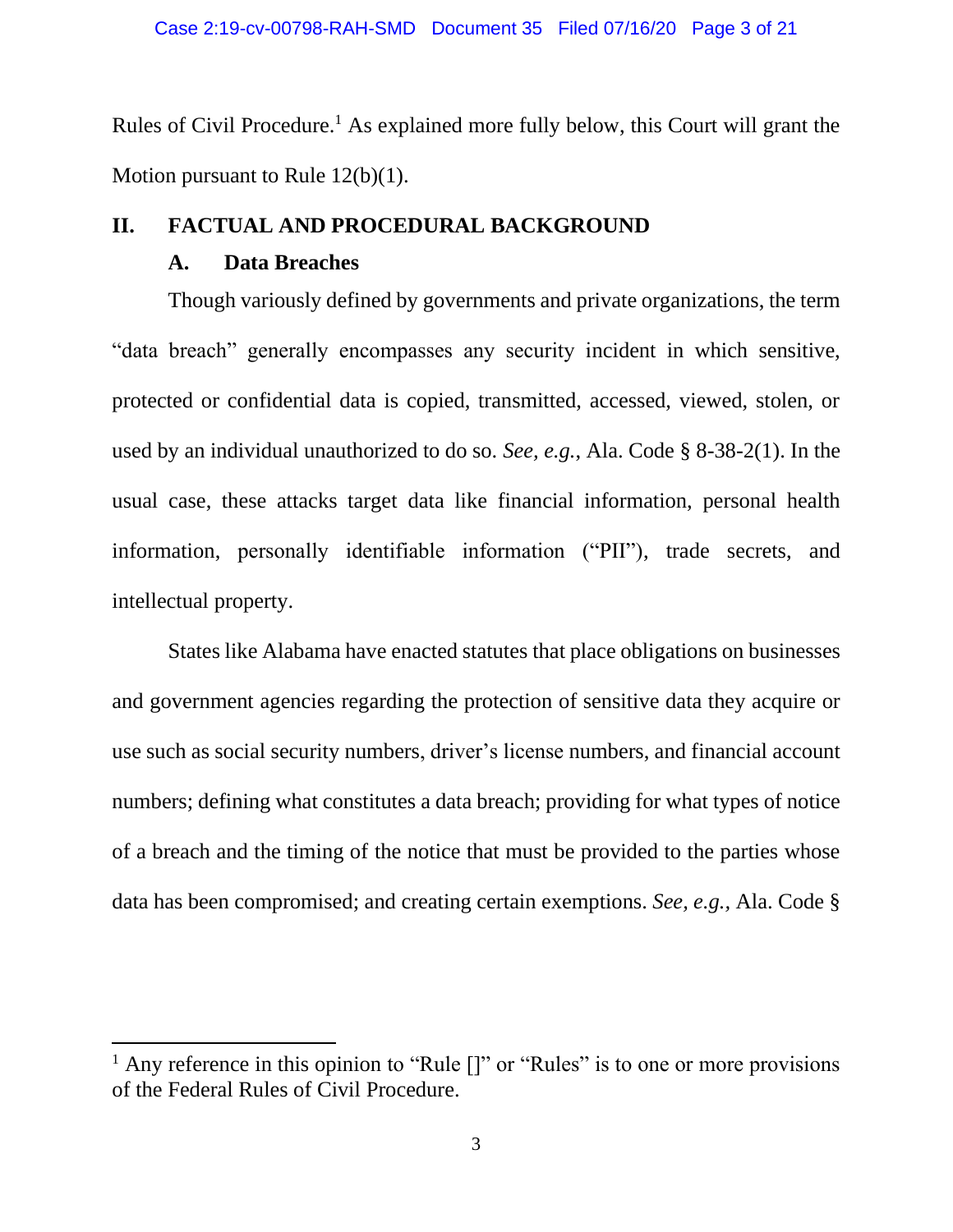8-38-1 et seq.; *see also* Fla. Stat. Ann. §§ 282.318, 282.0041, 501.171; Ga. Code Ann. § 10-1-910 et seq.

### **B. Relevant Facts<sup>2</sup>**

Sarrell is "the largest provider of dental services in Alabama," one principally focused on children's "dental and optical" needs. (Doc. 1 , p. 2.) Founded in 2004, its employees, totaling 250 by October 2019, had "serviced more than 845,000 children." (Doc. 1, p. 4.)

Preceding the Breach, the Minor Plaintiffs visited Sarrell with their mother.<sup>3</sup> (Doc. 1, p. 3;*see also* Doc. 21, p. 16.) On September 12, 2019, Sarrell mailed notices of the Breach to approximately 391,472 patients and their guardians.<sup>4</sup> (Doc. 1, pp. 2-3; Doc. 21, pp.16, 41.) As the Notices explained, "[i]n July 2019,  $\dots$  Sarrell [had] detected ransomware on . . . [its] computer that appear[ed] to have been the result of an in intrusion that may have begun in January 2019," a gap of seven months. (Doc. 1-1, p. 2; Doc. 1-2, p. 2; Doc. 1-3, p. 2; Doc. 1-4, p. 2; *see also* Doc. 21, p.16.)

 $2$  Pursuant to Rule 12(b), the "facts" recounted here and throughout this opinion are presumed true solely for purposes of the Motion's adjudication.

<sup>&</sup>lt;sup>3</sup> Tellingly, Plaintiffs tender no detail as to the date, time, or frequency of their visits.

<sup>&</sup>lt;sup>4</sup> The Notices, as appended to the Complaint, omitted the second page. (Doc. 21, p. 16, n.2.) Sarrell included that page as an exhibit to the Motion. (Doc. 21-1.)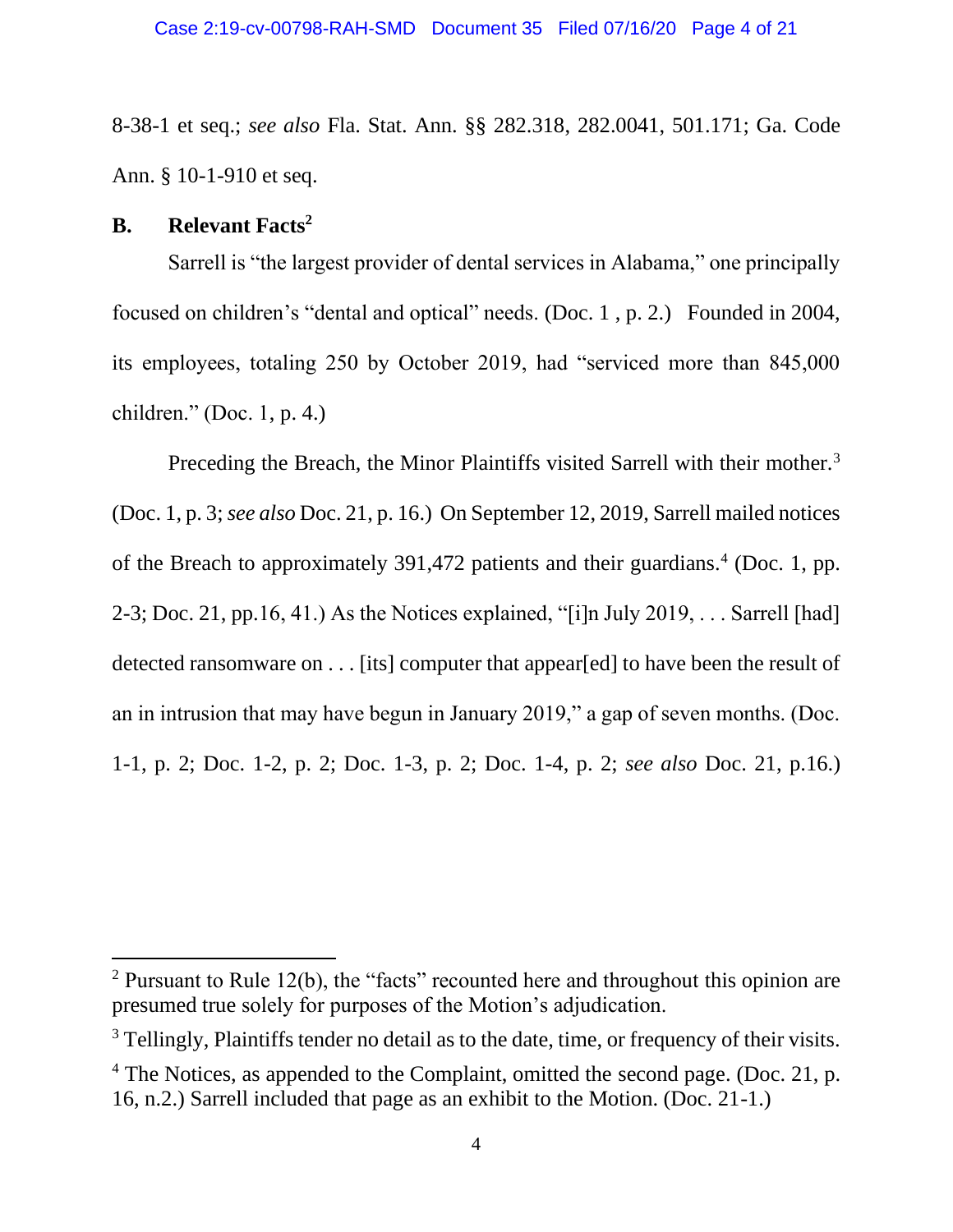According to the Notices, the Breach "may" have resulted in the disclosure of the Plaintiffs' "personal health information." (Doc. 1-1, p. 2.)<sup>5</sup>

In response, "out of an abundance of caution" and as a claimed demonstration of the seriousness with which it takes "the security of patient information," Sarrell "immediately deactivated . . . [its] network, temporarily closed . . . [its] practices, engaged an independent computer security firm to investigate, and did not pay a ransom." (*Id*.) When this investigation concluded, Sarrell's "**investigation ha[d] not found evidence that any files or information were copied, downloaded, or removed from . . . [its] network**" or "discovered any evidence that the information that may be involved in this incident ha[d] been misused." (*Id*. (emphasis in original).) The latter point is repeated in the Notices' penultimate paragraph: "Again, at this time, we have found no evidence that your information had been misused." (Doc. 21-1, p. 5.)

Sarrell further admitted that "[t]he information potentially impacted may [have] include<sup>[d a patient's]</sup> name, address, and health insurance number," and in one letter, (*see* Doc. 1-2), social security numbers and health treatment information.

 $5$  For brevity purposes, since all four notices, (Doc. 1-1, p. 2; Doc. 1-2, p. 2; Doc. 1-3, p. 2; Doc. 1-4, p. 2; *see also* Doc. 21, p.16), are virtually identical, the Court will simply refer to the first referenced Notice, (Doc. 1-1, p. 2), for the remainder of this Opinion.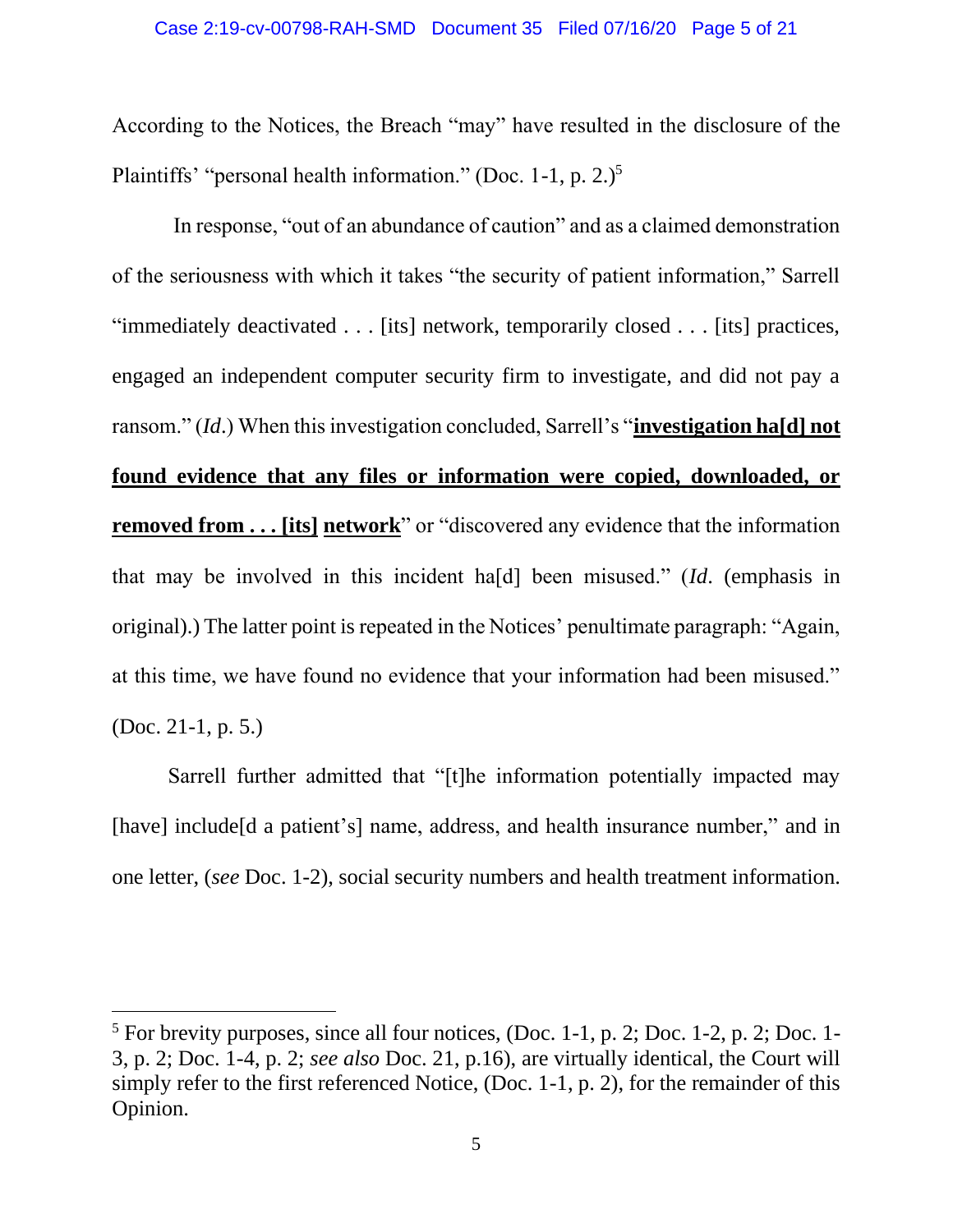(Doc. 1-1, p. 2.) Sarrell stated that it could not "rule out the possibility that the hacker [had] obtained sensitive information from . . . [its] network." *(Id.)* 

The Notices conveyed more than just these details as to the Breach. Opening with an apology for the inconvenience that the Breach and resulting shutdown of its operation "may" have caused, each of these two-page documents contained "information about steps  $\ldots$  [its recipients could] take to protect  $\ldots$  [their] information and the resources . . . [Sarrell was] making available..." (*Id*.) Among the most notable, Sarrell offered identity theft protection services, under the MyIDCare™ trademark, through ID Experts®, which included "twelve months of credit and CyberScan monitoring," "a \$1,000,000 insurance reimbursement policy," and "fully managed ID theft recovery services." (*Id*.)

Towards the end of each Notice, Sarrell once more urged the recipient to utilize the data protection services. (Doc. 21-1, p. 5.) To be eligible for this benefit, a patient had to be over the age of eighteen and possess established credit within the U.S., a Social Security Number, and a U.S. residential address. (Doc. 1-1, p. 2.) Finally, Sarrell asserted that it had "rebuilt . . . [its] business systems with updated security and virus protection for the entire Sarrell network before reopening . . . [its] practices," and that its systems and network were now "monitored with upgraded capabilities to ensure that . . . [its] system and the information . . . [it] store[s] will remain secure." (*Id*.)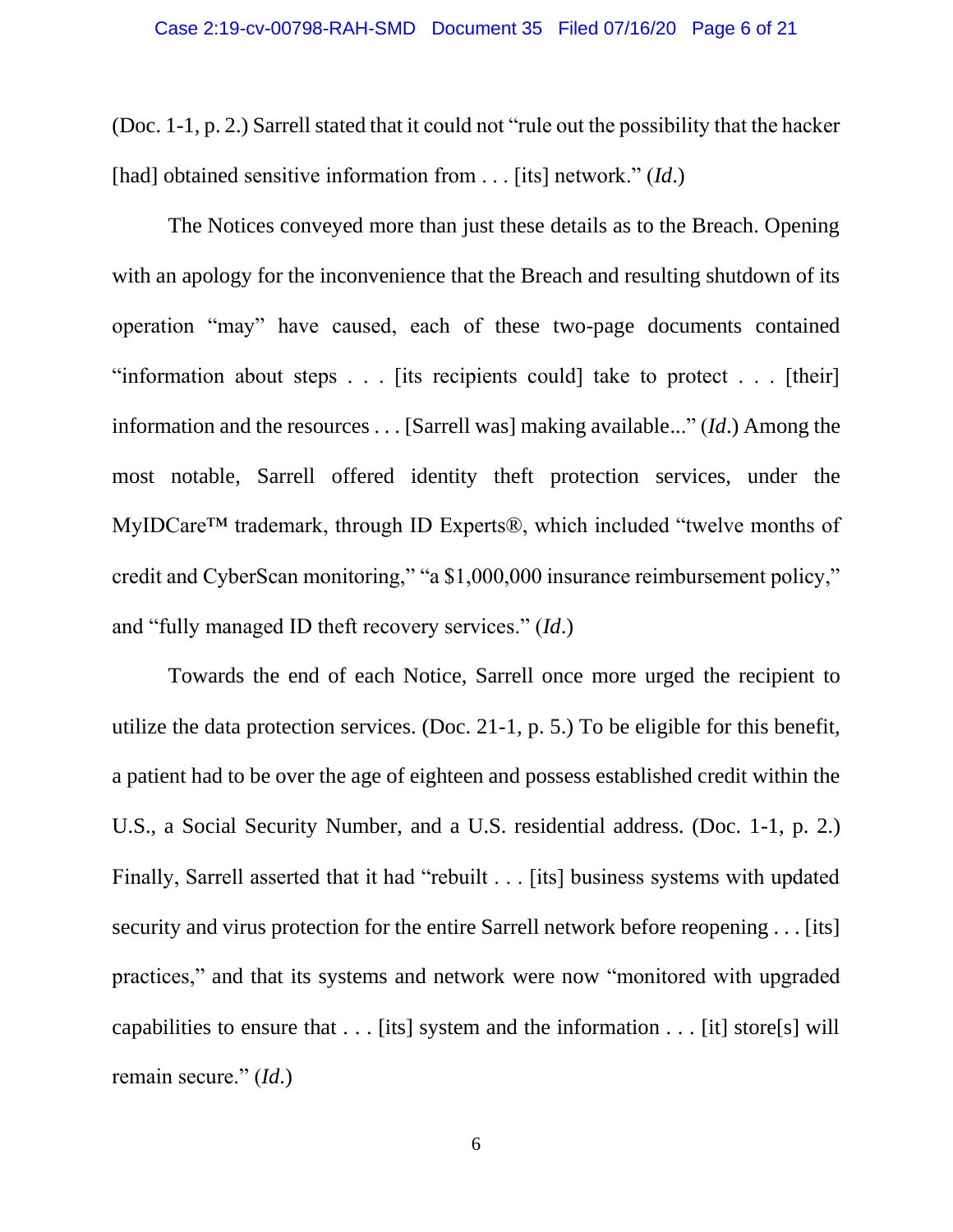Upon receipt of the Notices, Blahous acted, and apparently, suffered. She contacted "all three major credit bureaus in order to put credit freezes on her children's credit." (Doc. 1, p. 4.) She could not do this online, and she thus needed to "obtain [paper] copies of her children's birth certificates to send to the credit bureaus along with a letter confirming her identity." (*Id.*) Through the date of the Complaint, Blahous "continue[d] to monitor her accounts and pristine credit of her minor children,"<sup>6</sup> and "remain[ed] concerned that the exposed PII, which included the birthdays and home addresses of her children, poses significant security and safety concerns"; up to that point at least, she had spent "her valuable time" on "protect[ing] the integrity of her children's physical and fiscal well-being." (*Id.*)

As a result of the exposure of the Plaintiffs' PII, they allegedly suffered four related injuries: (1) an increased risk of their identities being stolen in the future; (2) the costs to mitigate that risk (namely, monitoring their credit); (3) overpayment for dental services, on the theory that an unspecified portion of their payment was for securing their data, which Sarrell allegedly failed to do; and (4) the diminishment of the value of their PII by virtue of the possibility that it was exposed by the ransomware attack. (*Id*.)

<sup>&</sup>lt;sup>6</sup> This statement is questionable, as not many minor children have any credit profile, much less a "pristine" one.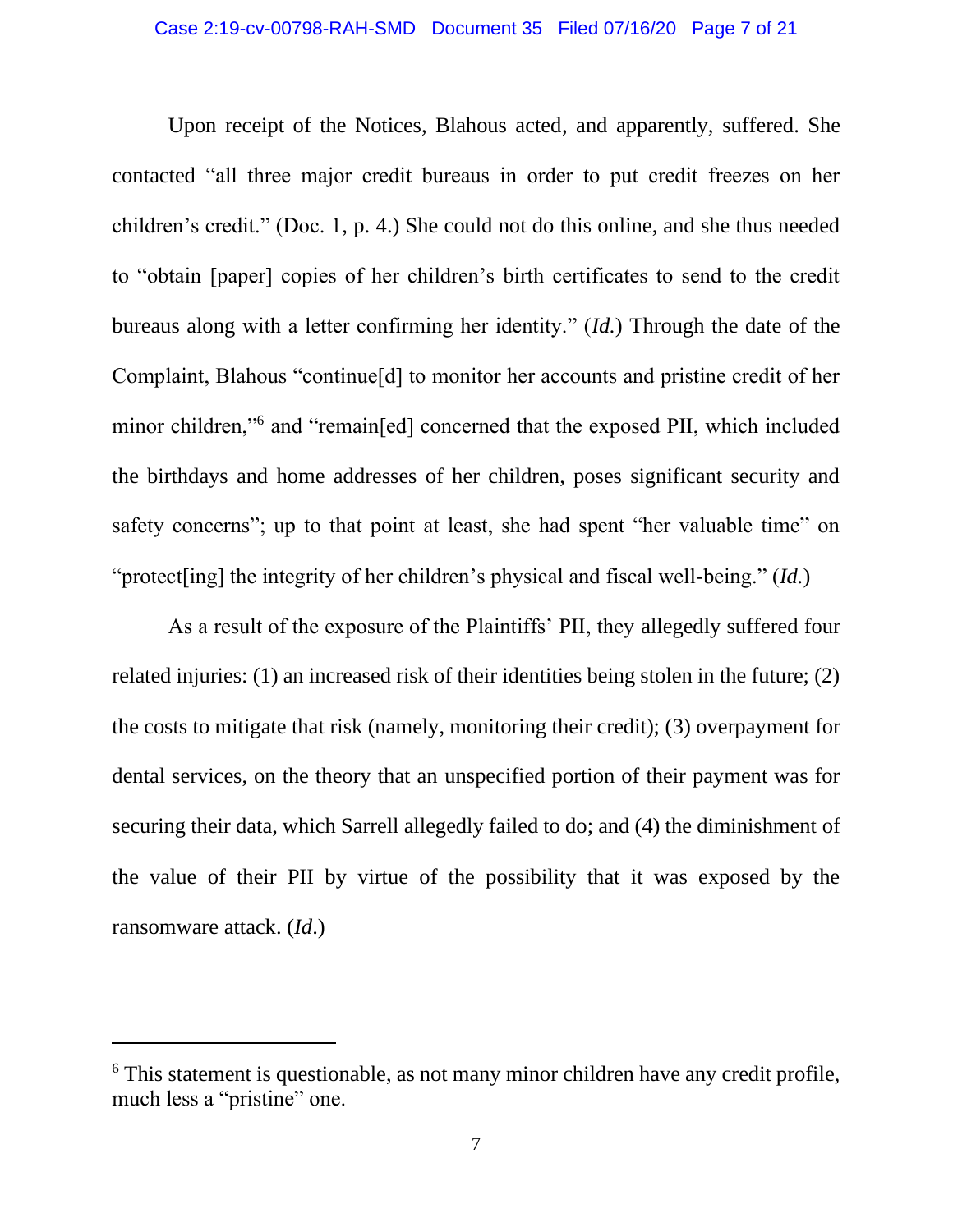Plaintiffs' allegations can be summed as follows: The Breach was "*a* direct result of Defendant's failure to implement adequate and reasonable cyber-security procedures and protocols necessary to protect Patient PII." (*Id.* (emphasis added).) The Plaintiffs claim that Sarrell should have "take[n] adequate and reasonable measures to ensure its data systems were protected against unauthorized intrusions; ... disclose<sup>[d]</sup> that it did not have adequately robust computer systems and security practices to safeguard Patient PII; . . . take[n] standard and reasonably available steps to prevent the ... Breach; ... monitor and timely detect the ... Breach; and ... provide Plaintiff and Class Members prompt and accurate notice of the . . . Breach." (*Id.*) As a result, "Patient PII is now *likely* in the hands of thieves," forcing the Plaintiffs to "spend," now and in the future, "significant amounts of time and money in an effort to protect themselves from the adverse ramification of the . . . Breach" and "forever" endure "*a* heightened risk of identity theft and fraud." (*Id.* (emphasis added).)

### **B. Procedural Posture**

On October 21, 2019, Plaintiffs filed the Complaint and advanced four causes of action—Negligence (Count I); Negligence *Per Se* (Count II); Breach of Implied Contract (Count III); and Breach of Fiduciary Duty (Count IV)—that Plaintiffs hope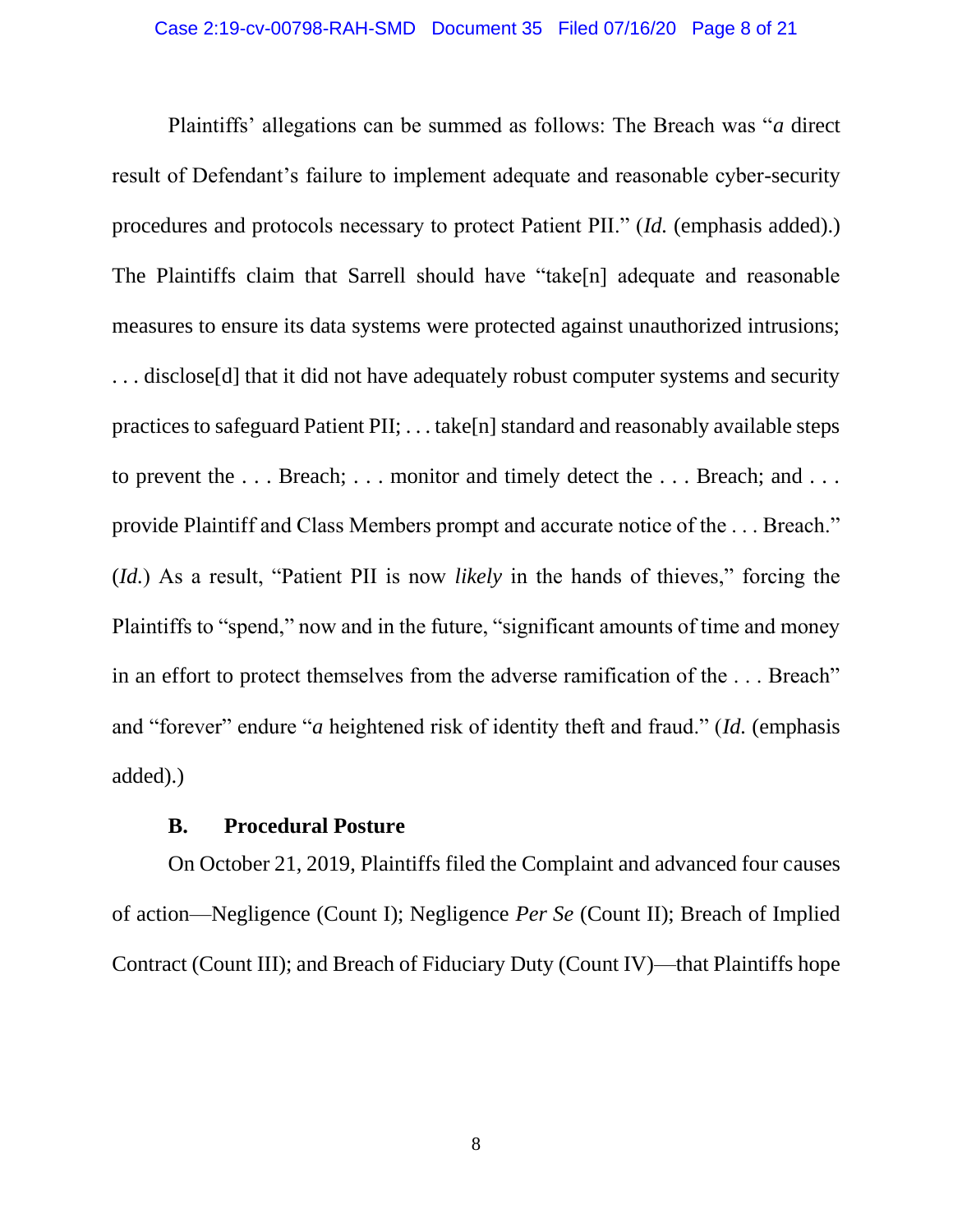to litigate as a class under Rule  $23<sup>7</sup>$  (Doc. 1, pp. 19-31.) Sarrell filed its Motion to Dismiss on December 18, 2019. (Doc. 21.) Plaintiffs responded on January 17, 2020, (Doc. 26), and Sarrell replied on January 31, 2020, (Doc. 32).

The Motion seeks dismissal of the Complaint's four counts for lack of standing and for failure to state a claim pursuant to Rules  $12(b)(1)$  and  $(b)(6)$ , respectively.

### **III. LEGAL STANDARD**

Rule 12(b)<sup>8</sup> compels dismissal when a court lacks "subject matter jurisdiction" or a plaintiff lacks standing to appear and be heard. Fed. R. Civ. P. 12(b)(1). In contrast with the constraints imposed on a court's consideration under Rule 12(b)(6), factual challenges under Rule 12(b)(1) allow a court to consider "matters outside the pleadings, such as testimony and affidavits." *McElmurray v. Consol. Gov't of Augusta-Richmond Cnty.*, 501 F.3d 1244, 1251 (11th Cir. 2007). Generally, a court may consider any of the following in order to rule on a Rule 12(b)(1) motion: (1) the complaint alone; (2) the complaint plus undisputed facts evidenced in the record; or (3) the complaint, undisputed facts, and the court's resolution of disputed facts.

<sup>7</sup> Plaintiffs' draftsmanship here leaves much to be desired. Though they eventually set out four claims, only three are mentioned in the Complaint's seven paragraphs. (Doc. 1, p. 3, ¶ 7.)

 $8$  As the Court is disposing of the Motion under Rule 12(b)(1), the Court need not address the burden of proof or the Defendant's alternative request for dismissal under Rule 12(b)(6).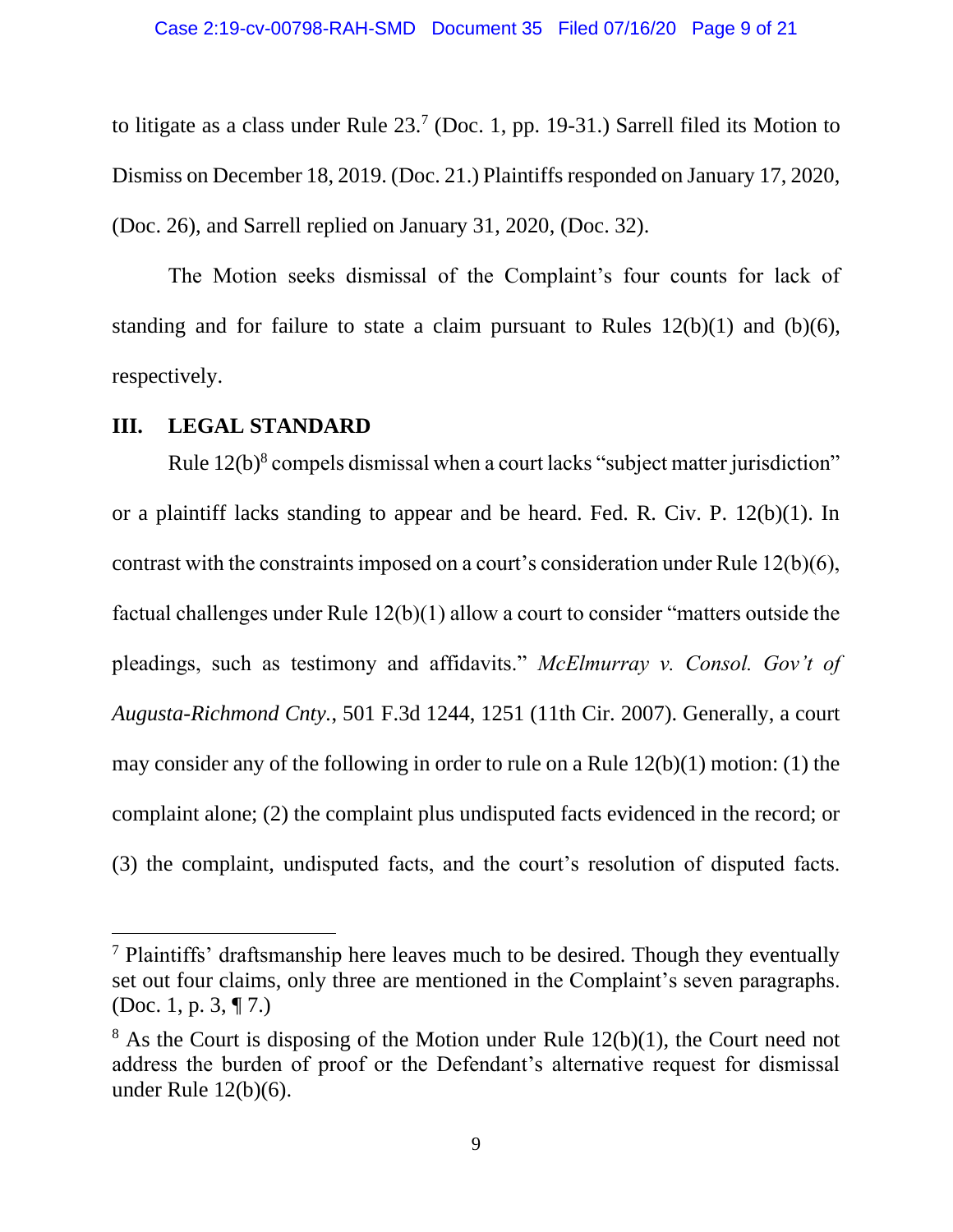*Butler v. Morgan*, 562 F. App'x 832, 834 (11th Cir. 2014) (citing *Williamson v. Tucker*, 645 F.2d 404, 413 (5th Cir. 1981)<sup>9</sup>).

However, when a complaint is challenged for lack of subject matter jurisdiction on its face, all material allegations in the complaint will be taken as true and construed in the light most favorable to the plaintiff. *See McElmurray*, 501 F.3d at 1251. As jurisdiction and standing are critical, the plaintiff, never the movant, always bears the burden of demonstrating both factors. *See Morrison v. Allstate-Indem. Co.,* 228 F.3d 1255, 1273 (11th Cir. 2000).

## **IV. DISCUSSION**

Standing is an essential threshold question for all federal courts under Article III of the U.S. Constitution. *United Food & Commer. Workers Union Local 751 v. Brown Grp.*, 517 U.S. 544, 551 (1996); *Warth v. Seldin*, 422 U.S. 490, 498 (1975). To establish standing, a plaintiff must show (1) an injury in fact, (2) a causal relationship between the injury and the challenged conduct, and (3) a likelihood that the injury will be redressed by a favorable decision. *Lujan v. Defs. of Wildlife*, 504 U.S. 555, 560-61 (1992). The requisite "injury in fact" must be "concrete and particularized and actual or imminent," not "conjectural" or "hypothetical," and must also be "fairly traceable to the challenged action of the defendant." *Id*. Further,

<sup>9</sup> *See Bonner v. Prichard*, 661 F.2d 1206, 1209 (11th Cir.1981) (en banc) (adopting as binding precedent in the Eleventh Circuit, all decisions of the former Fifth Circuit announced prior to October 1, 1981).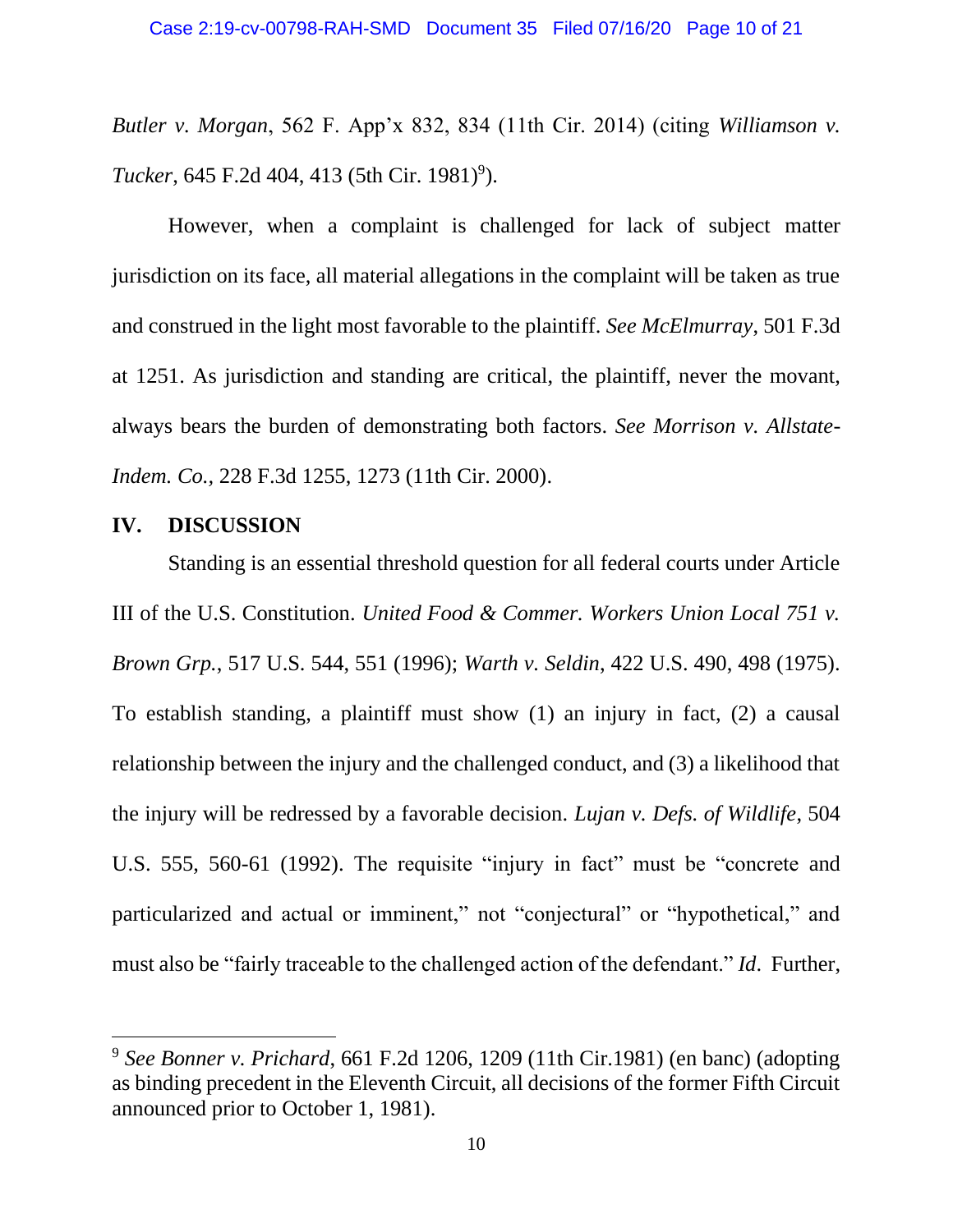#### Case 2:19-cv-00798-RAH-SMD Document 35 Filed 07/16/20 Page 11 of 21

it must be "likely, as opposed to merely speculative, that the injury will be redressed by a favorable decision."<sup>10</sup> *Id.* at 561.

"The plaintiff, as the party invoking federal jurisdiction, bears the burden of establishing these elements." *Spokeo, Inc. v. Robins*, \_\_U.S.\_\_, 136 S. Ct. 1540, 1547, (2016) (citing *FW/PBS, Inc. v. Dallas*, 493 U.S. 215, 231 (1990)). "Where, as here, a case is at the pleading stage, the plaintiff must 'clearly ... allege facts demonstrating' each element." *Id*. (quoting *Warth*, 422 U.S. at 518 (1975)).

In applying this standing jurisprudence to data breach cases, the vast majority of federal courts have reached the same conclusion despite differing interpretations of the Supreme Court's decision in *Clapper v. Amnesty International USA,* 568 U.S. 398 (2013). In *Clapper*, which involved alleged electronic surveillance by the National Security Agency, the Court declared that a plaintiff alleging that it will suffer future injuries from a defendant's allegedly improper conduct must show that such injuries are "certainly impending." 568 U.S. at 416–18.

Bound by *Clapper*'s logic, lower federal courts presented with "lost data" or potential identity theft cases in which there is no proof of *actual* misuse or fraud have held that plaintiffs lack standing to sue the party who failed to protect their

 $10$  "Prudential standing," the non-constitutional doctrine which often goes hand in hand with constitutional standing analysis, does not apply in this case. *See generally Warth*, 422 U.S. at 499-500 (discussing prudential standing).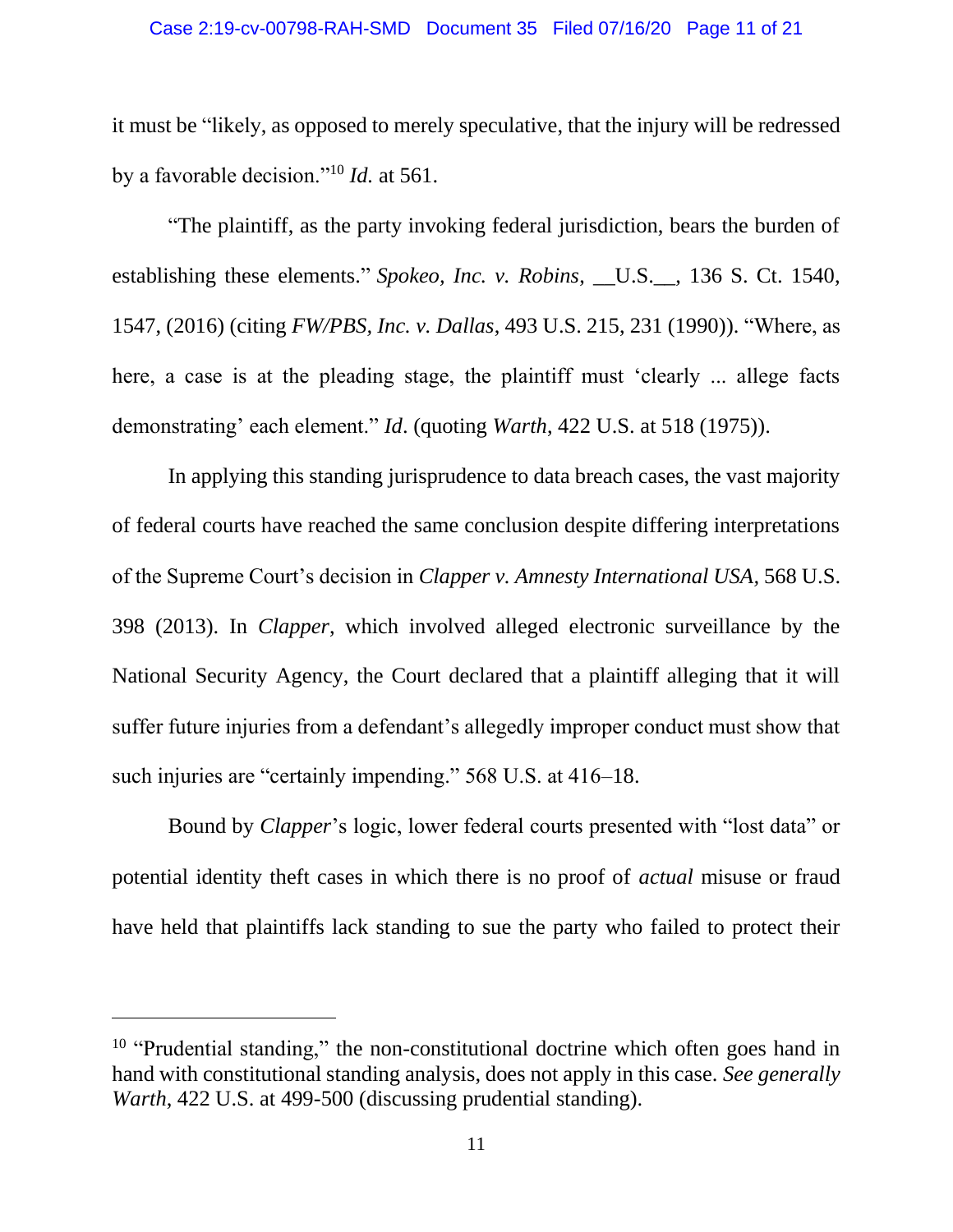data. *E.g.*, *In re: Cmty. Health Sys., Inc*., No. 15-CV-222-KOB, 2016 WL 4732630, at \*10 (N.D. Ala. Sept. 12, 2016) (Bowdre, J.) ("[F]or the Plaintiffs in the instant case who did not have allegations of misuse accompanying their claims of an increased risk of harm, the facts pled here do not meet the definition of injury-infact; the alleged injuries are "conjectural and hypothetical" and are not "concrete," nor are they "actual or imminent.") (citing *Lujan*, 504 U.S. at 560-61); *see id*. at \*9 (noting that "the Eleventh Circuit has not chosen a side in this fray) (citing *Resnick v. AvMed, Inc.*, 693 F.3d 1317, 1323 n.1 (11th Cir. 2012) (finding that the plaintiffs there "alleged only *actual*—not speculative—identify theft," wherefore "we need not address the issue of whether speculative identity theft would be sufficient to confer standing.") (emphasis added); *Taylor v. Fred's, Inc*., 285 F. Supp. 3d 1247, 1267 (N.D. Ala. 2018) (citing *Clapper* and holding against plaintiff in similar context based on defendant's alleged violation of Fair and Accurate Credit Transactions Act of 2003 ("FACTA")); *see also Chambliss v. CareFirst, Inc*., 189 F. Supp. 3d 564, 571 (D. Md. 2016) ("Plaintiffs' efforts to establish the imminence of their theory of harm are unpersuasive," where plaintiff relied on cases which "either concerned information more easily used in fraudulent transactions or relied on factual allegations that the hackers had already misused the stolen data such that the risk of future harm was certainly impending") (also collecting cases); *Whalen v. Michael Stores Inc*., 153 F. Supp. 3d 577, 580–81 (E.D.N.Y. 2015); *In re*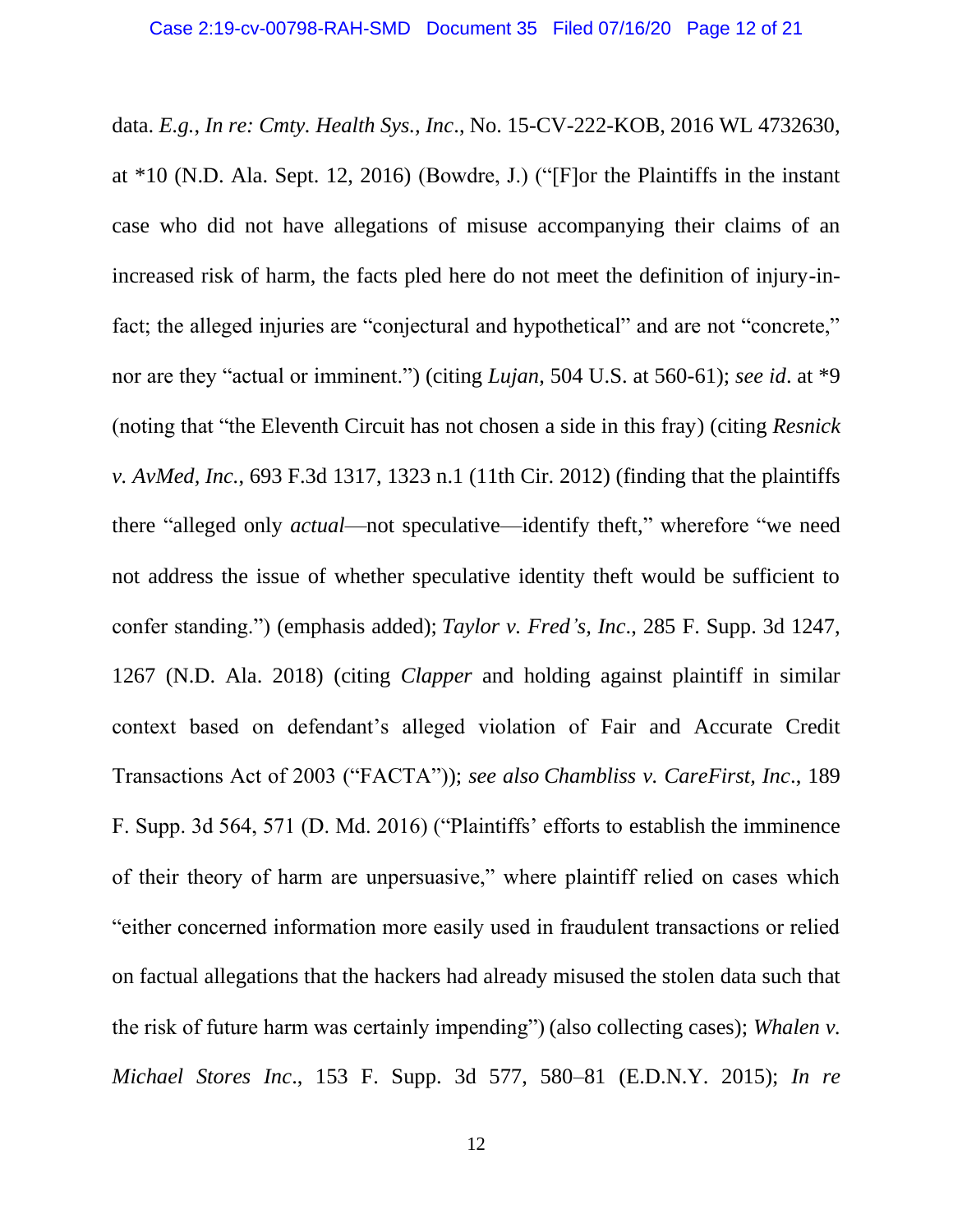*Zappos.com, Inc*., 108 F. Supp. 3d 949, 958–59 (D. Nev. 2015); *Storm v. Paytime, Inc*., 90 F. Supp. 3d 359, 365 (M.D. Pa. 2015); *Strautins v. Trustwave Holdings, Inc*., 27 F. Supp. 3d 871, 876–77 (N.D. Ill. 2014); *Green v. eBay Inc*., No. CIV.A. 14- 1688, 2015 WL 2066531, at \*6 (E.D. La. May 4, 2015); *Peters v. St. Joseph Servs. Corp.*, 74 F. Supp. 3d 847, 854–56 (S.D. Tex. 2015); *In re Sci. Applications Int'l Corp. (SAIC) Backup Tape Data Theft Litig*., 45 F. Supp. 3d 14, 26–27 (D.D.C. 2014) (discussing *Clapper* and also collecting pre-*Clapper* cases finding against plaintiffs in data breach cases where they alleged speculative harm);*In re SuperValu, Inc.*, No. 14-MD-2586 ADM/TNL, 2016 WL 81792, at \*4 (D. Minn. Jan. 7, 2016), *aff'd in part, rev'd in part and remanded*, 870 F.3d 763 (8th Cir. 2017) (collecting cases and concluding that this approach now constitutes the majority one among federal courts); *Reilly v. Ceridian Corp.*, 664 F.3d 38, 42–43 (3d Cir. 2011) (pre-*Clapper* case applying the same Article III injury logic to data breach case); *but see In re 21st Century Oncology Customer Data Sec. Breach Litig*., 380 F. Supp. 3d 1243, 1250, 1251, n.5 (M.D. Fla. 2019) (stating that "(o)ther circuits, however, have addressed the question and have come to differing conclusions" and that there "is a comparable disarray among district courts.").

Other lower courts have disagreed, but even these more forgiving courts still require plaintiffs to allege a "credible threat." *In re Sony Gaming Networks & Customer Data Sec. Breach Litig.*, 996 F. Supp. 2d 953, 961-62 (S.D. Cal. 2014)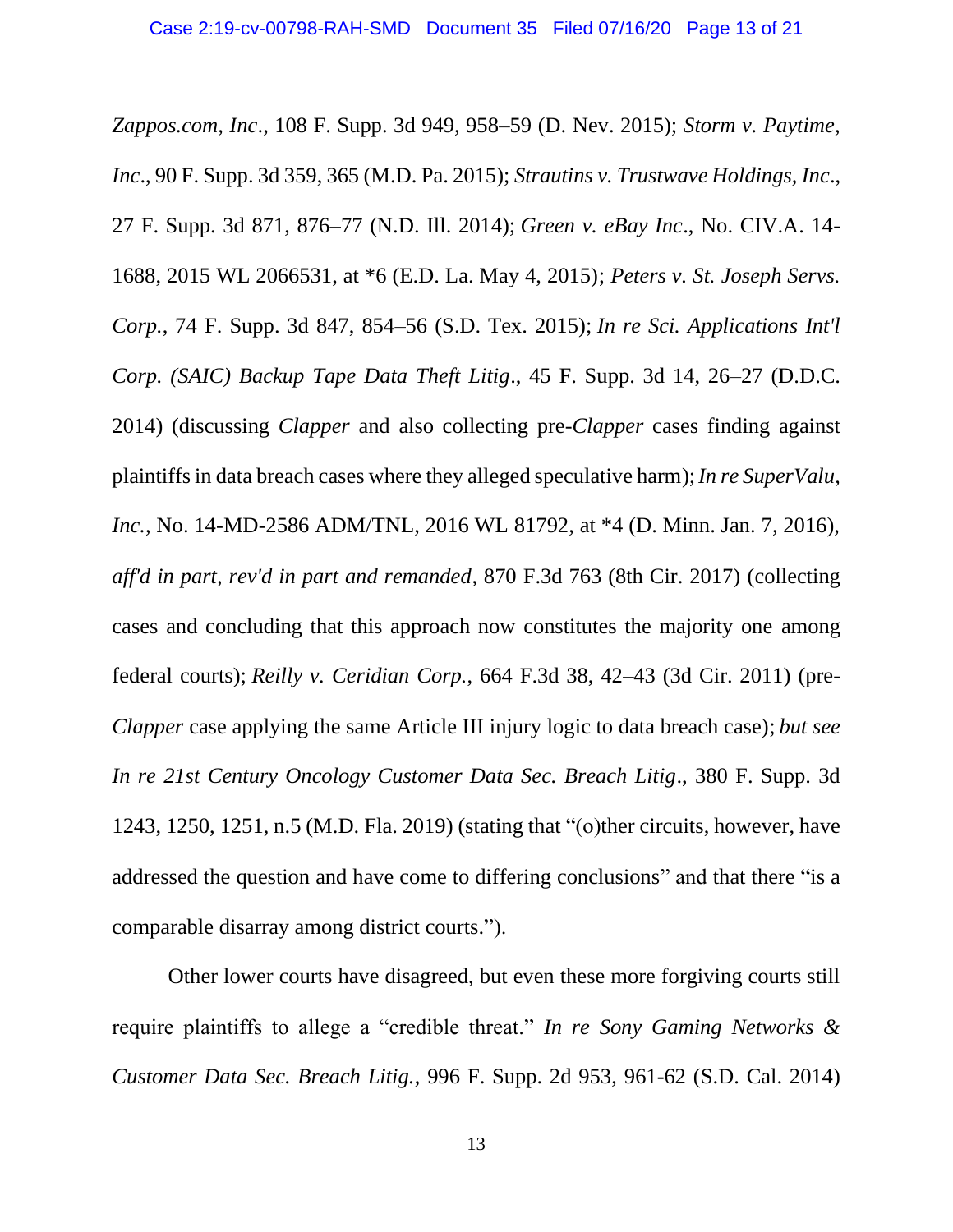(surveying case law and deriving rule for data breach cases in part from *San Luis & Delta-Mendota Water Auth. v. U.S. Dep't of Interior*, 905 F. Supp. 2d 1158, 1170– 71 (E.D. Cal. 2012), and *Doe 1 v. AOL, LLC*, 719 F. Supp. 2d 1102, 1108–09 (N.D. Cal. 2010)); *accord, e.g.*, *Krottner v. Starbucks*, 628 F.3d 1139, 1142-43 (9th Cir. 2010); *cf. Remijas v. Neiman Marcus Grp., LLC,* 794 F.3d 688, 692–94 (7th Cir. 2015); *In re SuperValu, Inc.,* No. 14-MD-2586 ADM/TNL, 2016 WL 81792, at \*6 (collecting cases).

Furthermore, the passage of months, and then, years, only renders any such conjectural threat increasingly less imminent. *See Storm*, 90 F. Supp. 3d at 367; *In re Zappos.com*, *Inc*., 108 F. Supp. 3d at 958.

Notably, in 2012, the Eleventh Circuit accorded standing to plaintiffs in a data breach case; but there, the stolen data had been exploited to open bank and brokerage accounts in the unsuspecting plaintiffs' names, causing actual monetary damages. *Resnick v. AvMed, Inc*., 693 F.3d 1317, 1322–23 (11th Cir. 2012). This approach has been followed by other courts in the circuit. *E.g., In re 21st Century Oncology Customer Data Sec. Breach Litig*., 380 F. Supp. 3d at 1250–56; *Smith v. Triad of Alabama, LLC*, No. 1:14-CV-324-WKW, 2015 WL 5793318, at \*9 (M.D. Ala. Sept. 29, 2015) (Watkins, J.).

Taken together, the weight of authority shows that a plaintiff must provide at least some plausible specific allegation of actual or likely misuse of data to satisfy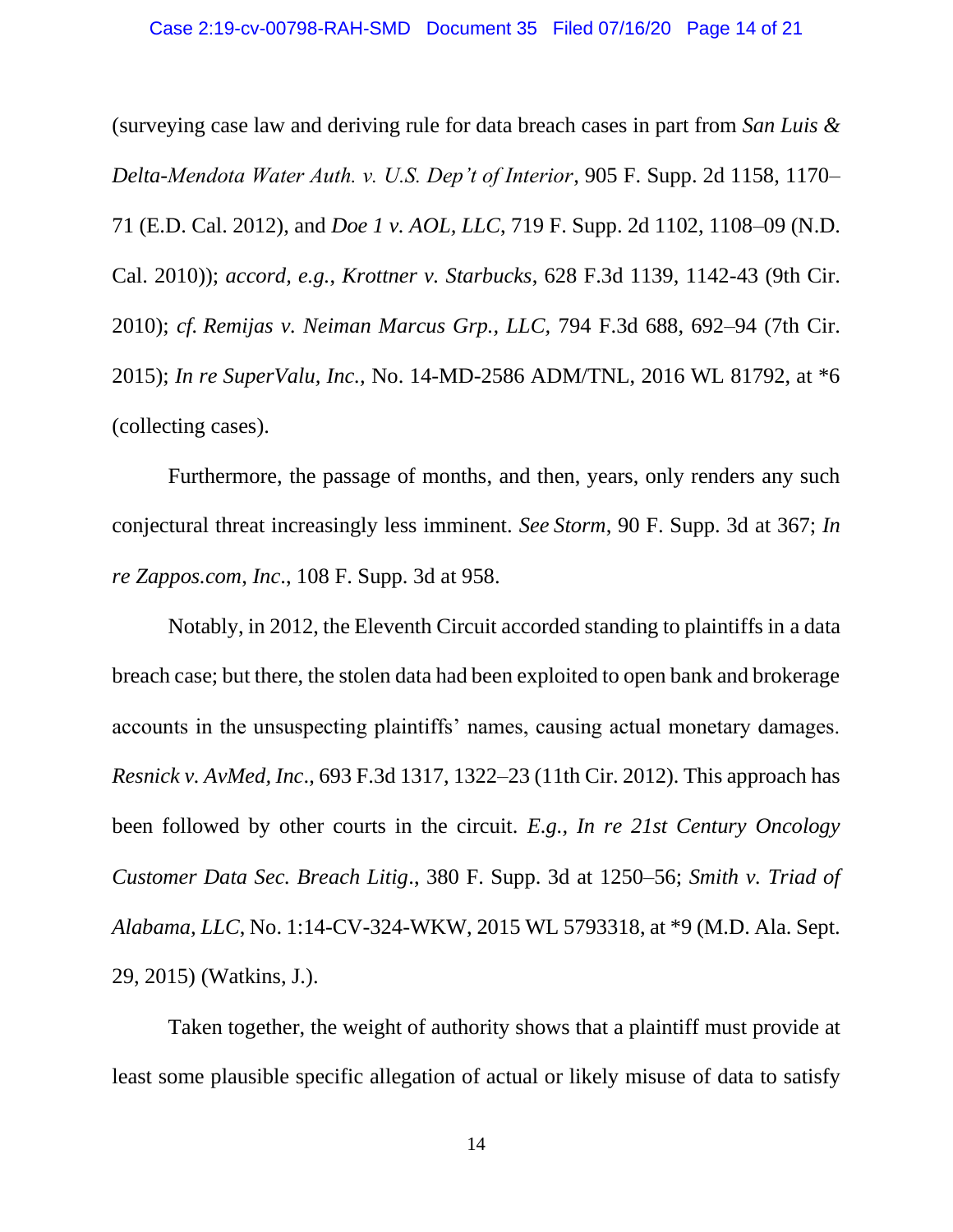Article III's standing requirement and avoid dismissal under Rule 12(b)(1), a position consistent even with pre-*Clapper* precedent. *See, e.g*., *Burrows v. Purchasing Power, LLC*, No. 1:12-CV-22800-UU, 2012 WL 9391827, at \*2 (S.D. Fla. Oct. 18, 2012) (finding an injury in fact where plaintiff alleged that his identity was stolen when an unknown individual misused his PII to file a tax return and that he was denied tax refund); *see also Krottner*, 628 F.3d at 1142; *In re Google, Inc. Privacy Policy Litig.*, No. C 12-01382 PSG, 2012 WL 6738343, at \*6 (N.D. Cal. Dec. 28, 2012) (dismissing plaintiffs' claims based on Google's policy of retaining personal information for lack of Article III standing because there were no allegations plaintiffs' personal information had been disseminated). In fact, "since *Clapper* . . . courts have been even more emphatic in rejecting increased risk as a theory of standing in data-breach cases." *In re Sci. Applications Int'l Corp. Backup Tape Data Theft Litig.*, 45 F. Supp. 3d at 28 (internal quotation marks omitted).

Here, the fact that the Breach occurred cannot in and of itself be enough, in the absence of any imminent or likely misuse of protected data, to provide Plaintiffs with standing to sue. The Complaint lacks any allegations suggesting that any "disclosure" of their data, such as an actual review by a third party, has occurred; in fact, Plaintiffs fail to allege that they or members of the putative class have suffered actual identity theft. Instead, their pleading speaks of possibilities and traffics in maybes. (*E.g.*, Doc. 1, pp. 3, 16.)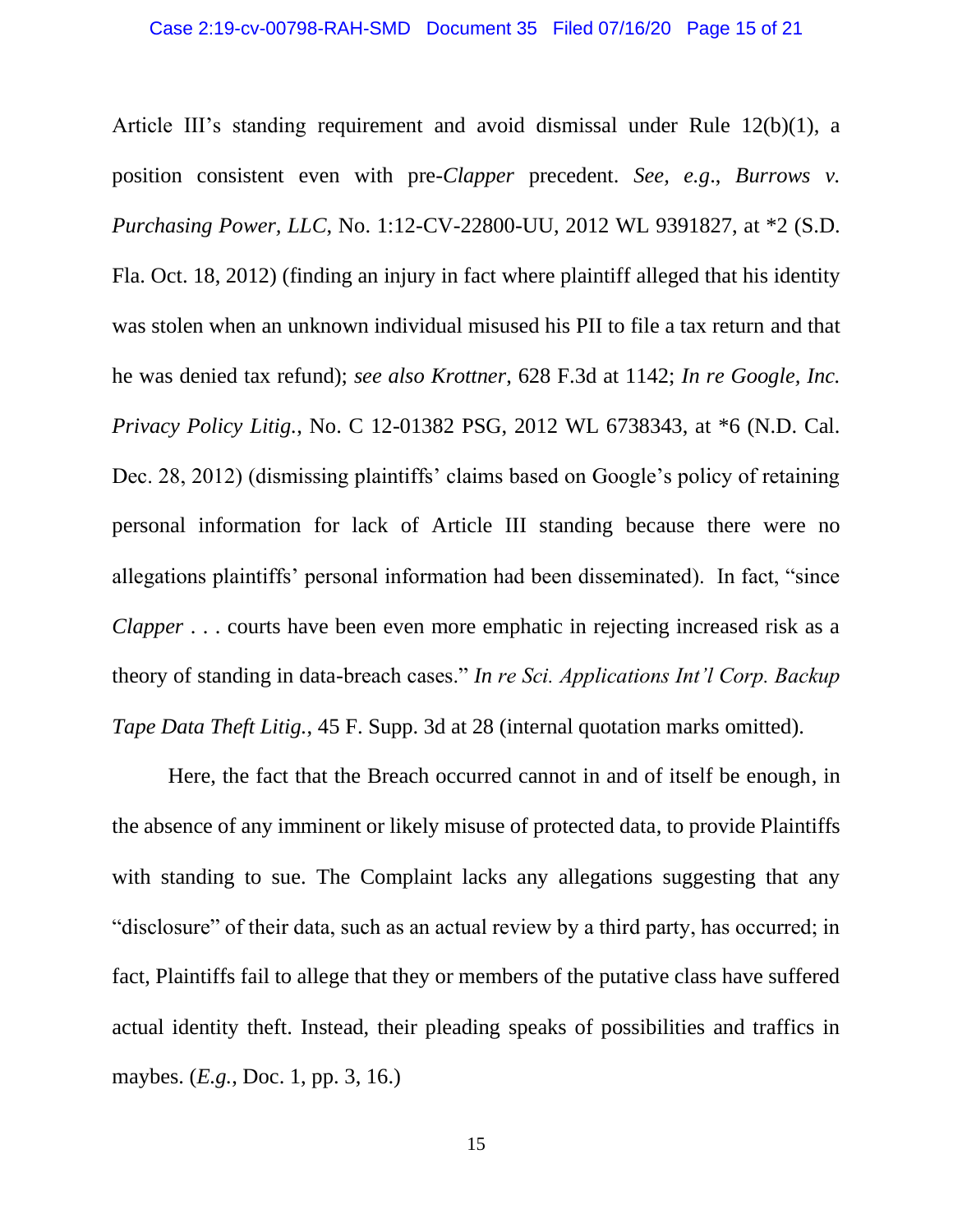The Notice upon whose basis the Plaintiffs sue, included as exhibits to their own pleading, denies that any personal information was copied, downloaded, or removed from the network, despite Plaintiffs' mistaken belief to the contrary. (Doc. 1-1 p. 2.) True enough, the Notices concede that "[t]he information potentially impacted may [have] include[d a patient's] name, address, and health insurance number," as well as, per one of the Notice letters, the patient's Social Security Number and health treatment information, (*see* Doc. 1-2, p. 2), but, Sarrell's investigation had not "discovered any evidence that the information that may be involved in this incident ha[d] been misused" between July and September 2019. (Doc. 1-1, p. 2; Doc. 1-2, p. 2; Doc. 1-3, p. 2; Doc. 1-4, p. 2; *see also* Doc. 21, p. 16.)

Unquestionably, "the possibility that the hacker [had] obtained sensitive information from the network" could not be discounted. (Doc. 1-1, p. 2; Doc. 1-2, p. 2; Doc. 1-3, p. 2; Doc. 1-4, p. 2; *see also* Doc. 21, p. 16.) But the Notices do not say—and the Complaint does not allege—that the hackers both obtained and intend to expose the Plaintiffs' specific personal data.

If, per the Complaint, the allegation—which must be taken as fact—stating the "result of Defendant's failure to implement and follow basic securities strategies" is that "Patient PII is now *likely* in the hands of thieves," but no "evidence that the information that may be involved in this incident ha[d] been misused" has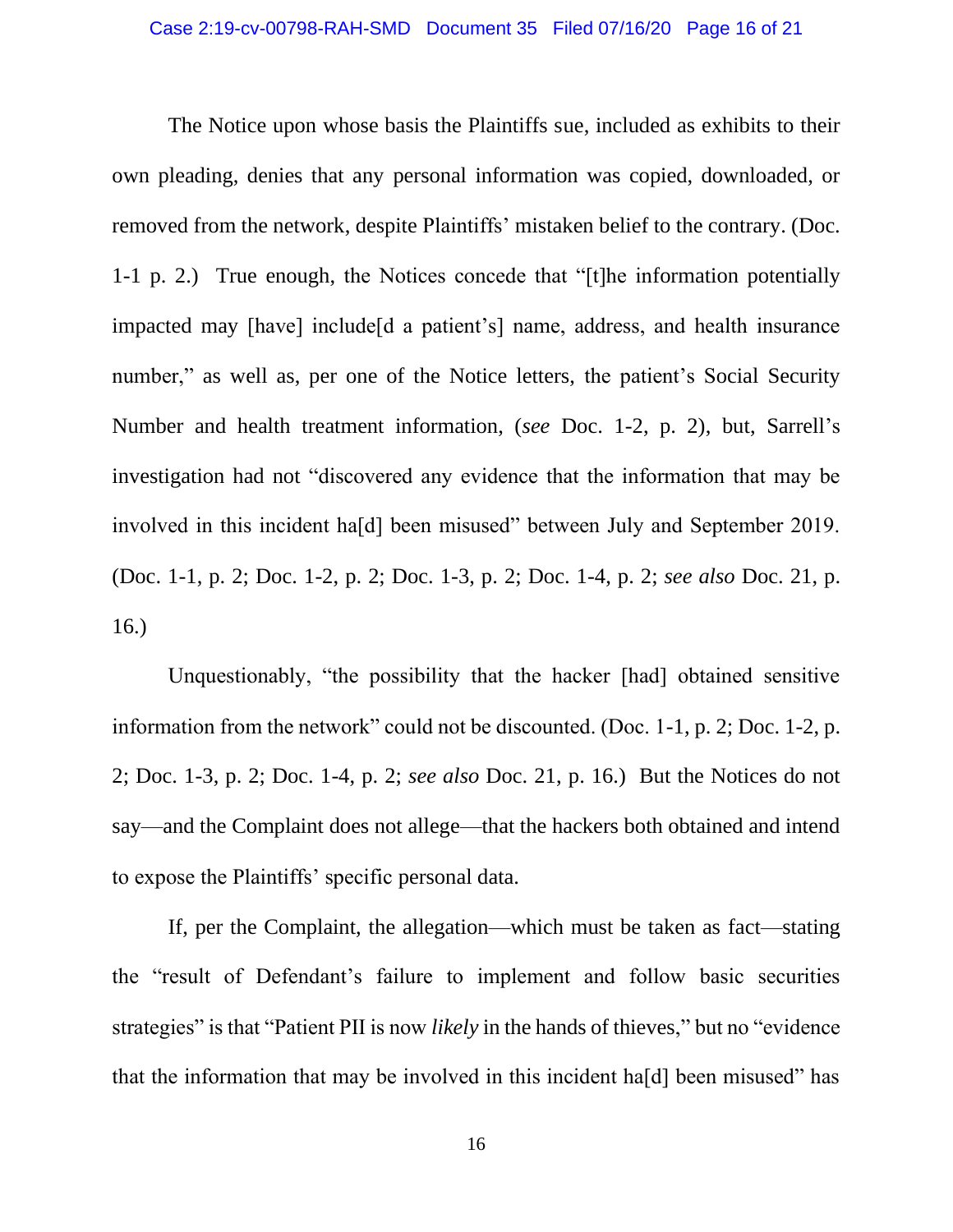#### Case 2:19-cv-00798-RAH-SMD Document 35 Filed 07/16/20 Page 17 of 21

been found, and given that there is no more than the "possibility that the hackers obtained *sensitive* information," which may include names, addresses, dates of birth, health insurance numbers, and in one case, a social security number and treatment information, despite the Plaintiffs' insistence to the contrary, (Doc. 1-1, p. 2, (emphasis added)), Plaintiffs simply have failed to plausibly point to a *certain* threat of the hackers' making use of their specific personal data as a result of the Breach.

An account of *other* hacks and the potential uses to which hackers may put stolen data, the use of such buzzwords as "secret," and even appeals to protect children and their privacy, cannot obscure the Plaintiffs' failure to point to an injury both particularized and concrete, imminent and plausible.<sup>11</sup> In the absence of an actuality or a likelihood, the mere possibility that the Plaintiffs' PII may have been gathered and disseminated and that their credit may suffer if the hackers opt to sell or release this information to those able and willing to exploit it cannot impart the requisite standing.<sup>12</sup> *E.g.*, *Clapper*, 568 U.S. at 410. Other district courts within the Eleventh Circuit have held the same. *See In re 21st Century Oncology Customer Data Sec. Breach Litig*., 380 F. Supp. 3d at 1250–56; *I Tan Tsao v. Captiva MVP* 

<sup>&</sup>lt;sup>11</sup> The Plaintiffs' claim that they suffered money damages because they paid for services at Sarrell but would not have done so had they known that Sarrell would get hacked later on, is pure applesauce.

 $12$  In this regard, this Court finds Plaintiffs' extended riff on the court's obligation to protect this nation's children both overdrawn and inapposite. No amount of purple prose can provide a person without a cognizable injury the standing to sue.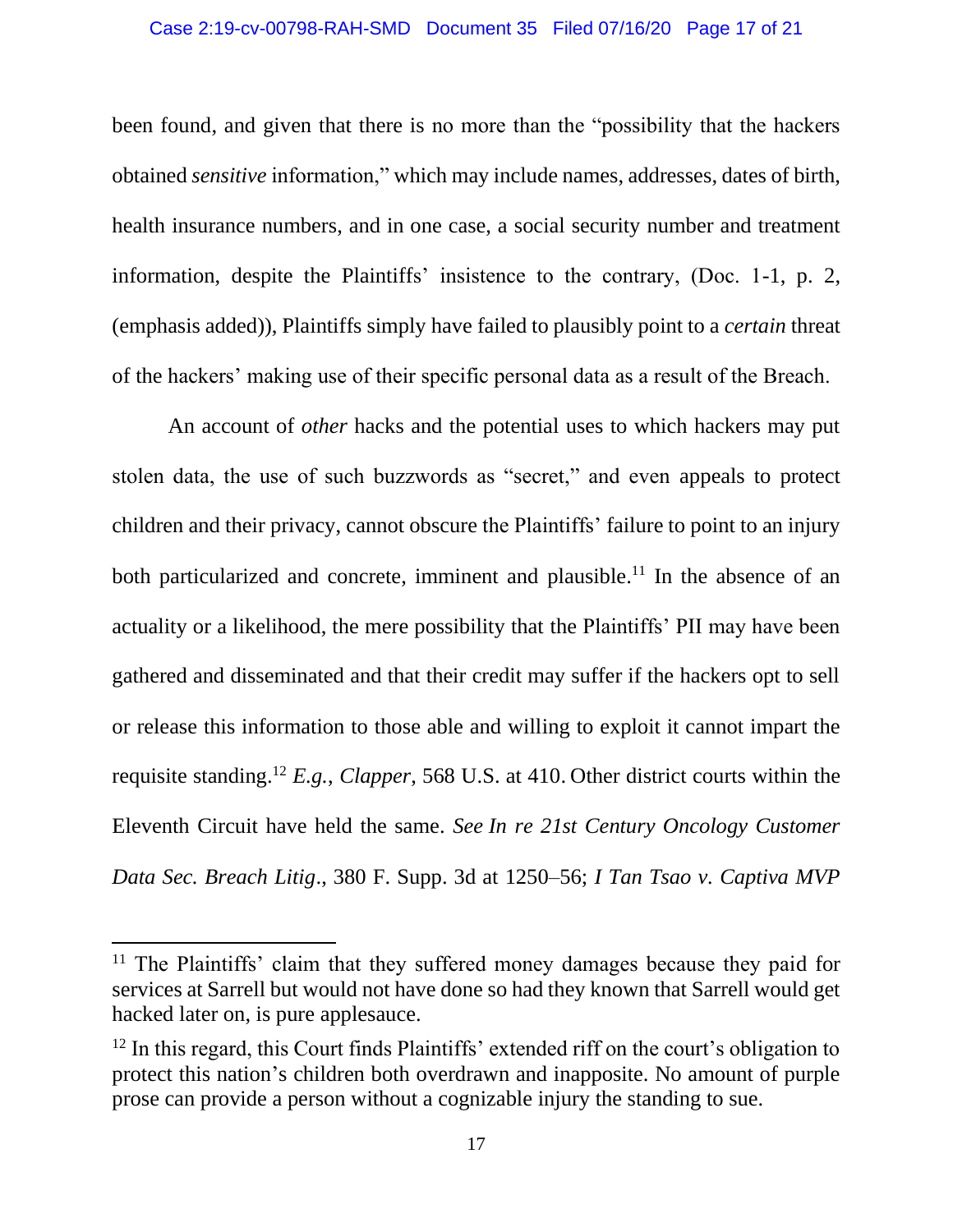*Rest. Partners, LLC*, No. 8:18-CV-1606-T-02SPF, 2018 WL 5717479, at \*2 (M.D. Fla. Nov. 1, 2018); *Provost v. Aptos, Inc*., No. 1:17-CV-02120-ELR, 2018 WL 1465766, at \*3 (N.D. Ga. Mar. 12, 2018); *Torres v. Wendy's Co.,*195 F. Supp. 3d 1278, 1283 (M.D. Fla. 2016); *Smith*, 2015 WL 5793318, at \*7; *see also Reilly*, 664 F.3d at 44-45; *Khan v. Children's Nat'l Health Sys.*, 188 F. Supp. 3d 524, 532–33 (D. Md. 2016); *Key v. DSW, Inc.*, 454 F. Supp. 2d 684, 687–90 (S.D. Ohio 2006).

This wide array of authority leaves the Plaintiffs with but the slenderest of reeds upon which to rest their standing argument: that of their alleged money damages. Yet even here, the Plaintiffs' actual incurred costs to address the data breach are insufficient to demonstrate standing.

As another district court in this circuit found, data breach mitigation costs do not create an Article III injury for plaintiffs who allege *speculative* harms resulting from the poaching of their personal data. *21st Century Oncology*, 380 F. Supp. 3d at 1256) ("where the risk of identity theft is too speculative to constitute an injury in fact, the alleged injury of mitigation efforts to minimize that risk is likewise typically found to be non-cognizable.") (citing *In re SuperValu*, 870 F.3d at 771) ("Because plaintiffs have not alleged a substantial risk of future identity theft, the time they spent protecting themselves against this speculative threat cannot create an injury."); *see Clapper*, 568 U.S. at 416 ("Thus, allowing respondents to bring this action based on costs they incurred in response to a speculative threat would be tantamount to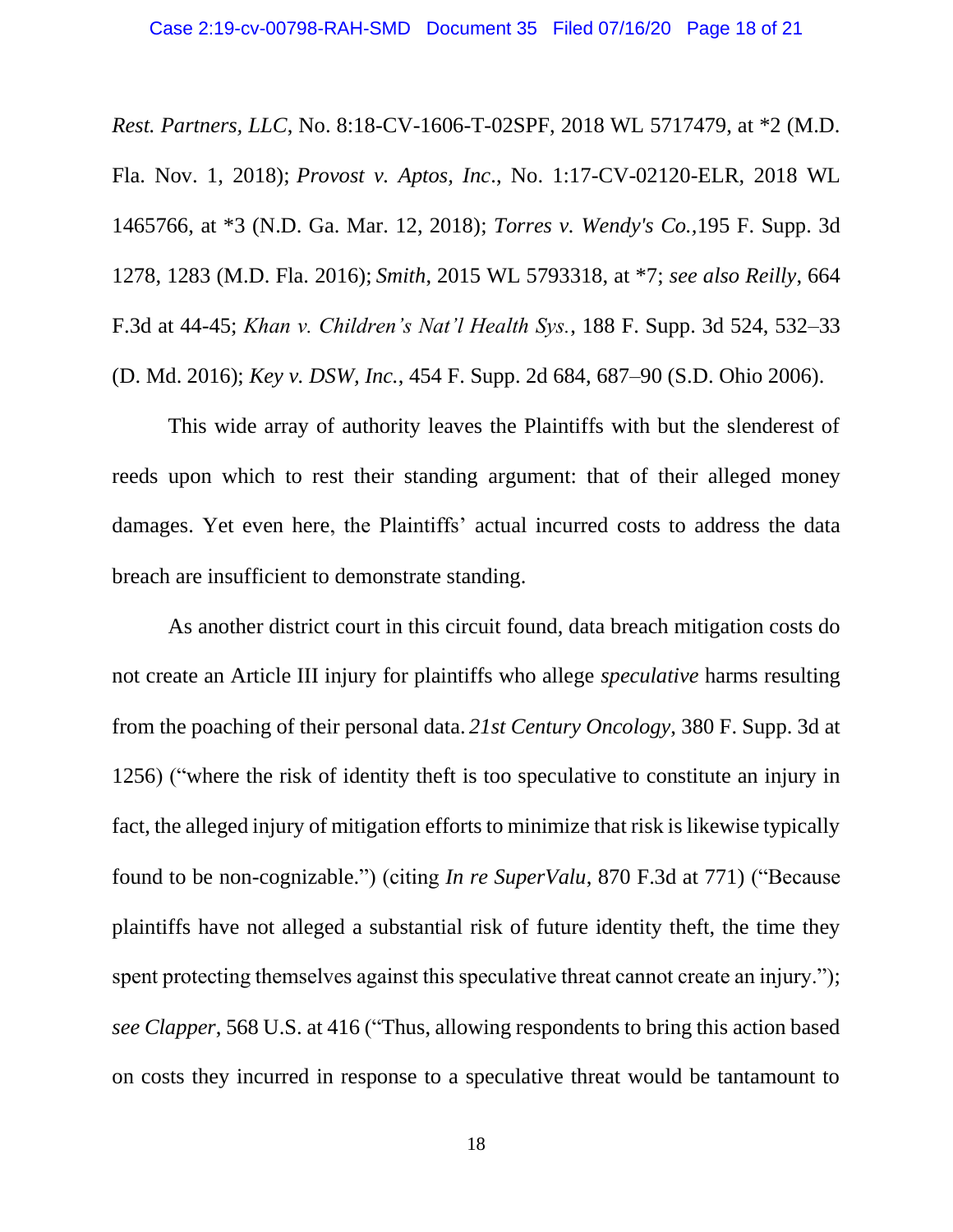### Case 2:19-cv-00798-RAH-SMD Document 35 Filed 07/16/20 Page 19 of 21

accepting a repackaged version of respondents' first failed theory of standing.").<sup>13</sup> The same principle applies here, and the Plaintiffs' alleged monetary damages are thus insufficient to provide them Article III standing. *See, cf. Resnick*, 693 F.3d at 1322 (one plaintiff's sensitive information was used by an unknown third party to open Bank of America accounts and to activate credit cards which were used to make unauthorized purchases and to open an account with E\*Trade Financial, which was later overdrawn).

So in the end, without more, the Complaint must be dismissed for Plaintiffs' lack of standing. *See Stapleton on behalf of C.P. v. Tampa Bay Surgery Ctr., Inc*., No. 8:17-CV-1540-T-30AEP, 2017 WL 3732102, at \*3 (M.D. Fla. Aug. 30, 2017) ("Plaintiffs allegations rely on a chain of inferences that is too attenuated to constitute imminent harm."); *see also In re iPhone Application Litig*., No. 11-MD-02250-LHK, 2011 WL 4403963, at \*4-7 (N.D. Cal. Sept. 20, 2011) (no standing in a data breach case because plaintiffs had not alleged any "particularized example" of economic injury or harm to their computers, but instead offered only abstract

<sup>13</sup> The Seventh Circuit also addressed this issue in *Remijas*, 794 F.3d at 694, explaining that "(m)itigation expenses do not qualify as actual injuries where the harm is not imminent." (citing *Clapper*, 568 U.S. at 414) (concluding that "costs that they have incurred to avoid [injury]" are insufficient to confer standing). "Plaintiffs 'cannot manufacture standing by incurring costs in anticipation of non-imminent harm." *Id.* "If the law were otherwise, an enterprising plaintiff would be able to secure a lower standard for Article III standing simply by making an expenditure based on a nonparanoid fear." *Id*.